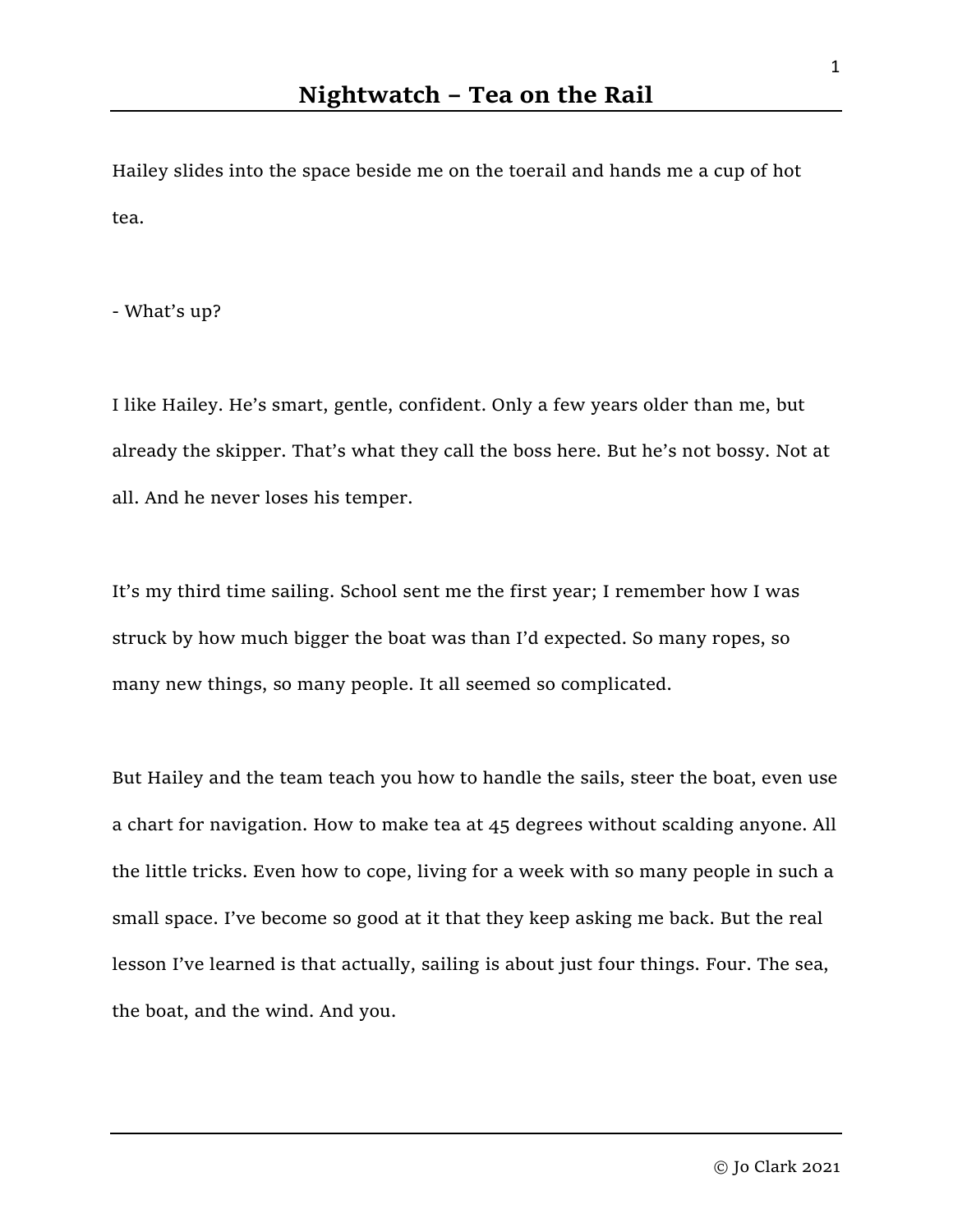It's that simple.

Not like home. There's masses more to keep track of at home. Like Mum. I was thinking about Mum when Hailey sat down. Worrying whether Dad would remember her tablets at the right time. Manage the wheelchair without flying into a fury. He's not been out long, and my nightmares have started again since he came back.

I slide a sideways glance at Hailey. His kind face greenish in the dim glow from the starboard running light. I bet no-one's ever gotten a bruise for forgetting the sugar in his tea. That's one of the reasons the boat's my safe place.

I hope Mum's ok. Safe. Not too anxious. I was worried about leaving her but she insisted. Says I do enough for her. Too much. Need to be with people my own age. Have fun. Make friends. But this is the first time I've left her with Dad. And I'm scared for her.

I try to forget my thoughts. Concentrate on the sparkle of phosphorescence a few feet below my old trainers. It's mesmerising, almost hypnotic. My feet are soaked from the occasional giant wave that comes along, but I don't mind. Mum would